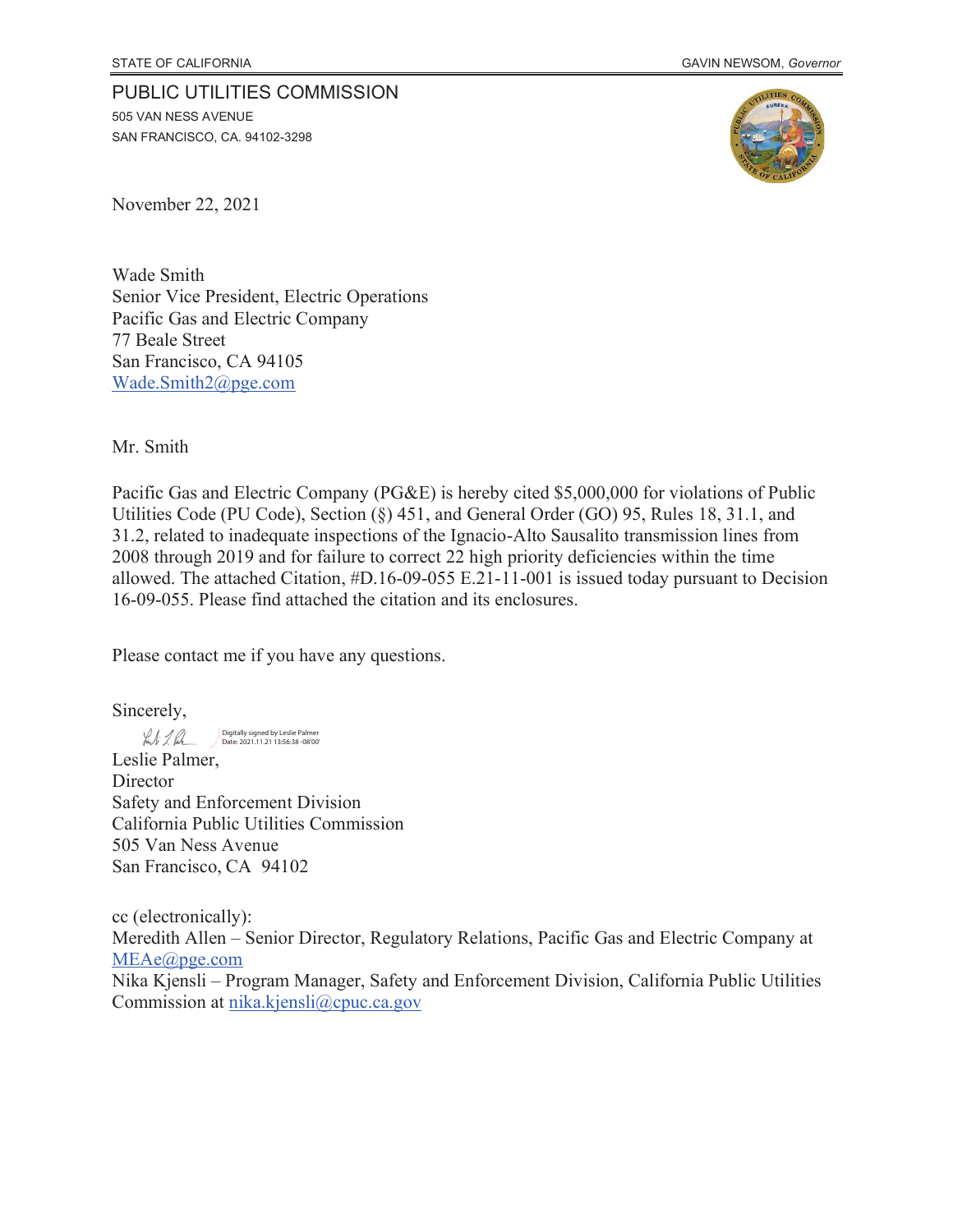

**Citation Date:** November 22, 2021 **Citation #:** D.16-09-055 E.21-11- 001 **Utility/Operator ID#:** U 39 E

#### **CITATION ISSUED PURSUANT TO DECISION 16-09-055**

### **Electrical Corporation (Utility) To Which Citation is Issued:**

Pacific Gas and Electric Company (U 39 E)

#### **OFFICERS OF THE RESPONDENT**

Wade Smith Senior Vice President, Electric Operations Pacific Gas and Electric Company 77 Beale Street San Francisco, CA 94105 Wade.Smith2@pge.com

#### **CITATION**

Pacific Gas and Electric Company (PG&E or Utility) is cited for 22 violations, resulting in a financial penalty of \$5 million. On May 31, 2019, the Safety and Enforcement Division (SED) started to investigate PG&E's Sausalito Emergency Project under Incident Number E20190531-02 and identified the violations. PG&E failed to thoroughly inspect the Ignacio-Alto-Sausalito transmission lines (IAS Lines) from 2008 through 2019. Had PG&E's inspections of these lines been complete, it would have identified the Priority Code A deficiencies and noted that the IAS Lines were not in good condition. After identifying the 22 high priority deficiencies, PG&E failed to correct them within the time allowed.

#### **VIOLATIONS**

PG&E is cited for violating Public Utilities Code (PU Code), Section (§) 451 relating to violations of General Order (GO) 95, Rule  $18.B.(1)(a)(i),<sup>1</sup> 31.1$ , and 31.2.

In March 2019, PG&E started to inspect the Ignacio-Alto-Sausalito transmission lines (IAS Lines) as part of its Wildfire Safety Inspection Program (WSIP). As a result of PG&E's follow up inspections, PG&E found 22 high priority findings that it defined as Priority A deficiencies. These deficiencies are equivalent to the Level 1 violations as described in GO 95, Rule  $18.B.(1)(a)(i)$ , which requires PG&E to correct any Level 1 deficiencies immediately.<sup>2</sup> These

<sup>1</sup> General Order 95, January 2020 version:

https://docs.cpuc.ca.gov/PublishedDocs/Published/G000/M338/K730/338730245.pdf

<sup>2</sup> Table 5 of PG&E's *Electric Transmission Preventive Maintenance Manual, TD1001M, November 20th, 2018, Revision 04,* specifies that for Priority A deficiencies, "The condition is urgent, and requires immediate response and continued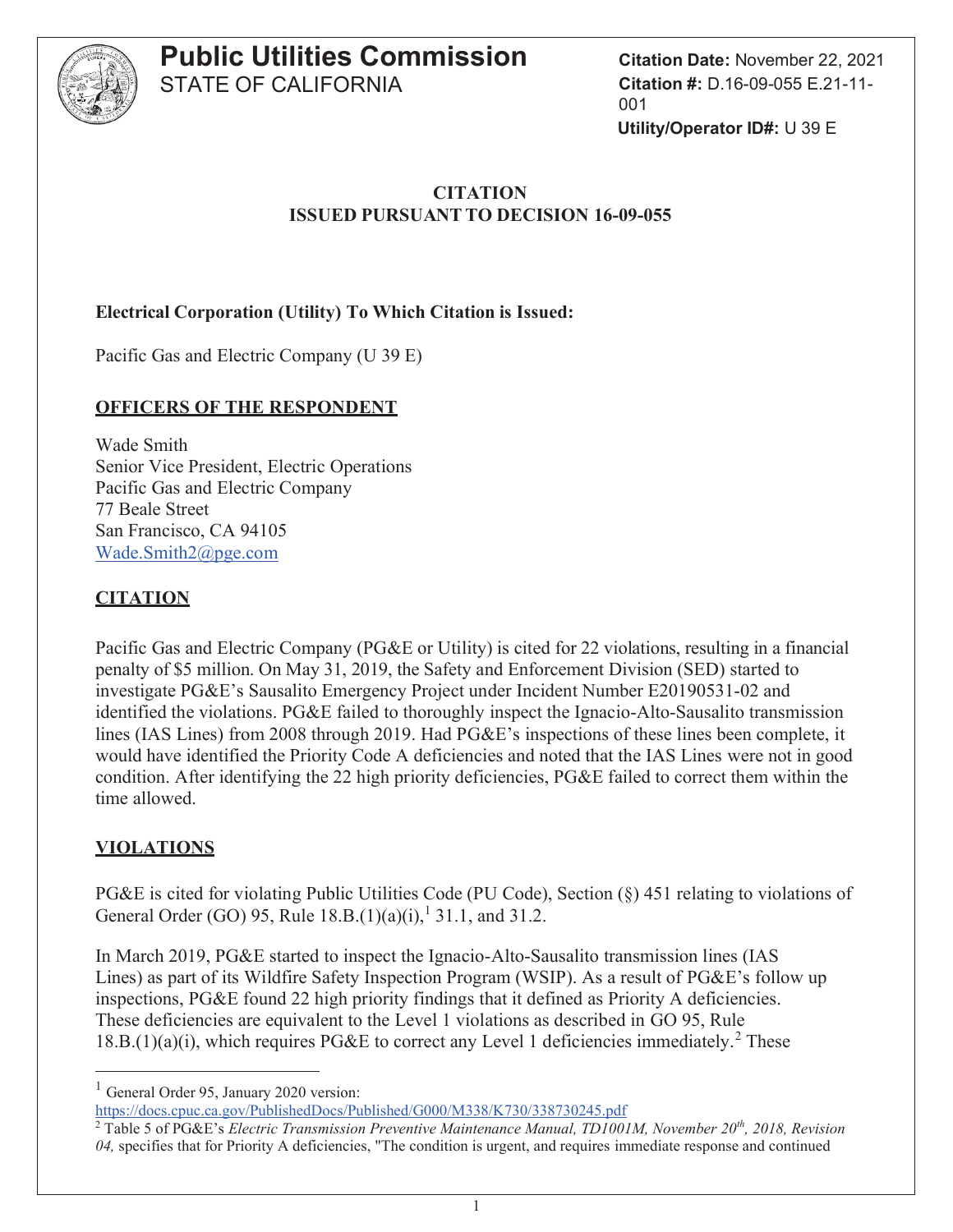

**Citation Date:** November 22, 2021 **Citation #:** D.16-09-055 E.21-11- 001

**Utility/Operator ID#:** U 39 E

deficiencies risked the safety and reliability of PG&E's transmission facilities and jeopardized the safe and reliable delivery of electric power to the City of Sausalito.

#### **Violation 1**

**General Order (GO) 95, Rule 31.2, Inspection of Lines** states:

*"Lines shall be inspected frequently and thoroughly for the purpose of insuring that they are in good condition so as to conform with these rules. Lines temporarily out of service shall be inspected and maintained in such condition as not to create a hazard."*

PG&E failed to thoroughly and properly inspect the IAS Lines from 2009 through 2018. Had PG&E inspected the IAS Lines thoroughly during this time, it would have identified the Priority Code A deficiencies and noted that the IAS Lines were not in good condition. When PG&E did inspect the IAS Lines as part of its 2019 WSIP inspections, it found a total of 22 high priority safety hazards that should have been identified during the patrols and detailed inspections conducted prior to 2019. Because PG&E failed to ensure that the IAS Lines were in good condition through its inspections, it is in violation of GO 95, Rule 31.2.

#### **Violation 2**

**General Order (GO) 95, Rule 31.1, Design, Construction and Maintenance** states in part:

*"Electrical supply and communication systems shall be designed, constructed, and maintained for their intended use, regard being given to the conditions under which they are to be operated, to enable the furnishing of safe, proper, and adequate service.*

*For all particulars not specified in these rules, design, construction, and maintenance should be done in accordance with accepted good practice for the given local conditions known at the time by those responsible for the design, construction, or maintenance of communication or supply lines and equipment."*

Because the 22 Priority Code A deficiencies that were not corrected within the allottable time, these deficiencies significantly risked the safe and reliable delivery of electric power to the City of Sausalito and did not ensure that PG&E furnished safe, proper, and adequate service to the City of Sausalito. Therefore, PG&E is in violation of GO 95, Rule 31.1.

#### **Violation 3**

**General Order (GO) 95, Rule 18.B.(1)3 Reporting and Resolution of Safety Hazards Discovered by Utilities** states in part:

action until the condition is repaired or no longer presents a potential hazard. SAP due date will be 30 days to allow time for post-construction processes and notification close-out."

<sup>&</sup>lt;sup>3</sup> General Order 95, January 2020 version: https://docs.cpuc.ca.gov/PublishedDocs/Published/G000/M338/K730/338730245.pdf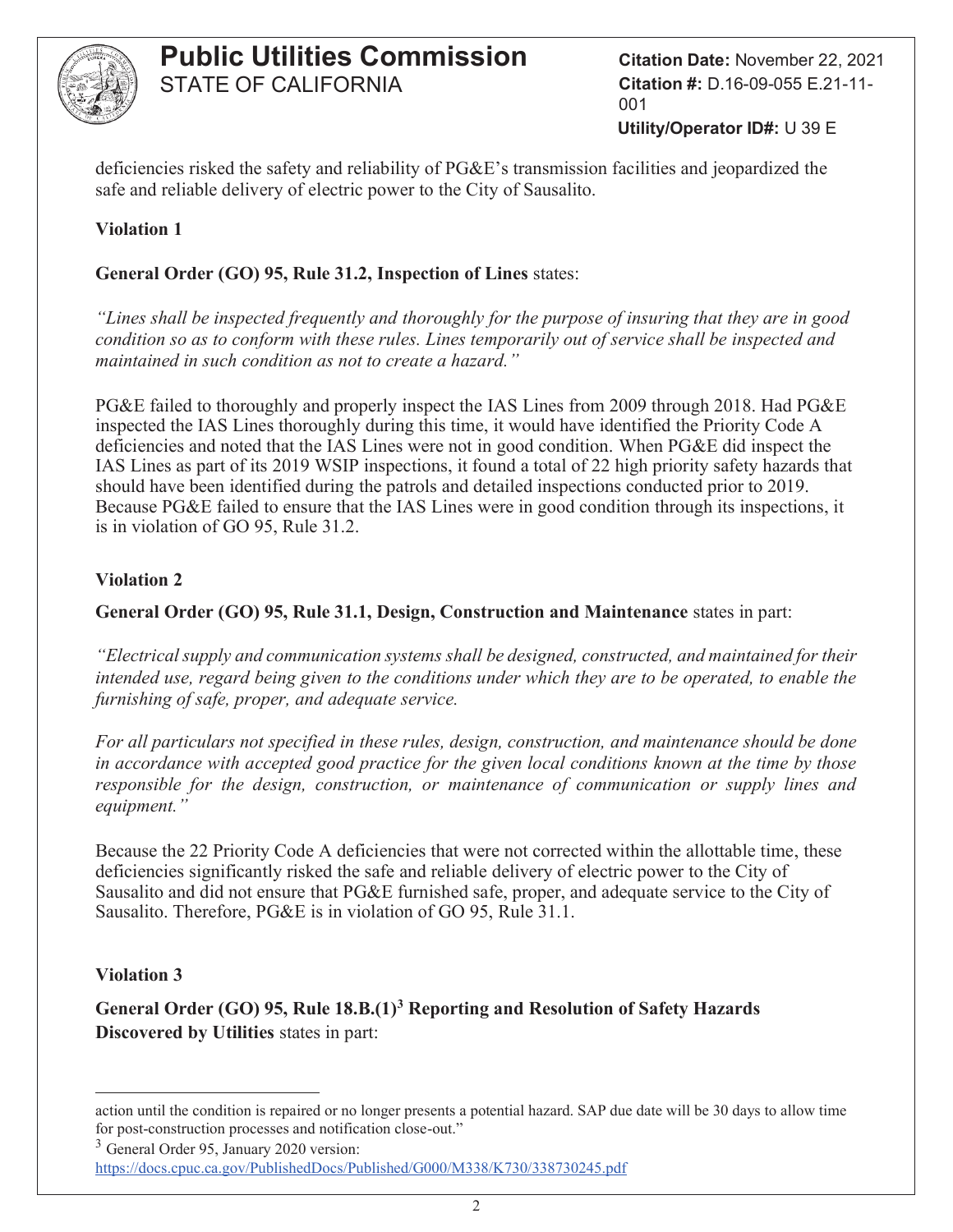

**Citation Date:** November 22, 2021 **Citation #:** D.16-09-055 E.21-11- 001

**Utility/Operator ID#:** U 39 E

*(a) The maximum time periods for corrective actions associated with potential violation of GO 95 or a Safety Hazard are based on the following priority levels:* 

*(i) Level 1 -- An immediate risk of high potential impact to safety or reliability:*

• Take corrective action immediately, either by fully repairing or by temporarily repairing *and reclassifying to a lower priority."* 

The 22 Priority A deficiencies are equivalent to Level 1 violations of GO 95, Rule 18.B.(1)(a)(i), which need to be corrected immediately. Once PG&E identified the 22 deficiencies as Priority Code A deficiencies, the corrective actions it implemented failed to resolve these deficiencies within 30 days as defined in its Electric Transmission Prevention Maintenance Manual (ETPM)<sup>4</sup> and as required in GO 95, Rule 18.B.(1)(a)(i). Therefore, PG&E is in violation of GO 95, Rule  $18.B.(1)(a)(i).$ 

#### **Violation 4**

**Public Utilities Code (PU Code), Section (§) 451** states in part:

*"Every public utility shall furnish and maintain such adequate, efficient, just, and reasonable service, instrumentalities, equipment, and facilities, including telephone facilities, as defined in Section 54.1 of the Civil Code, as are necessary to promote the safety, health, comfort, and convenience of its patrons, employees, and the public."*

PG&E is in violation of Public Utilities Code (PU Code), Section (§) 451 because 1) prior to the 2019 WSIP inspection, PG&E failed to ensure that the IAS Lines were in good condition through its routine patrols and inspections, and 2) after PG&E found the 22 Priority A deficiencies along the IAS Lines, PG&E failed to correct the Priority A deficiencies in a timely manner and in accordance with its own ETPM. As a result, PG&E failed to maintain adequate, efficient, just, and reasonable service, equipment, and facilities that are necessary to promote the safety, health, comfort, and convenience of its customers in the City of Sausalito using the electric power delivery services of the IAS Lines, its employees working around the IAS Lines, and the public accessing recreational areas along the corridor of the IAS Lines, including the Golden Gate National Recreation Area (GGNRA).

#### **ENCLOSURES**

The following enclosures were used to establish the findings of fact:

*Enclosure 1 – SED's Incident Investigation Report, dated April 23, 2021 Enclosure 2 – SED's Notice of Violation (NOV), dated April 23, 2021 Enclosure 3 – PG&E's Response to SED's NOV, dated May 21, 2021*

#### **STATEMENT OF FACTS**

The above violations are documented in the attached *Enclosure 1 – SED Incident Investigation Report*  which is based on the following: SED's field observations; SED's interviews with witnesses of PG&E personnel, and SED's review of PG&E's records and responses to SED's data requests.

<sup>4</sup> PG&E ETPM Manual, November 20, 2018, Revision 04, page 19 of 94, Table 5.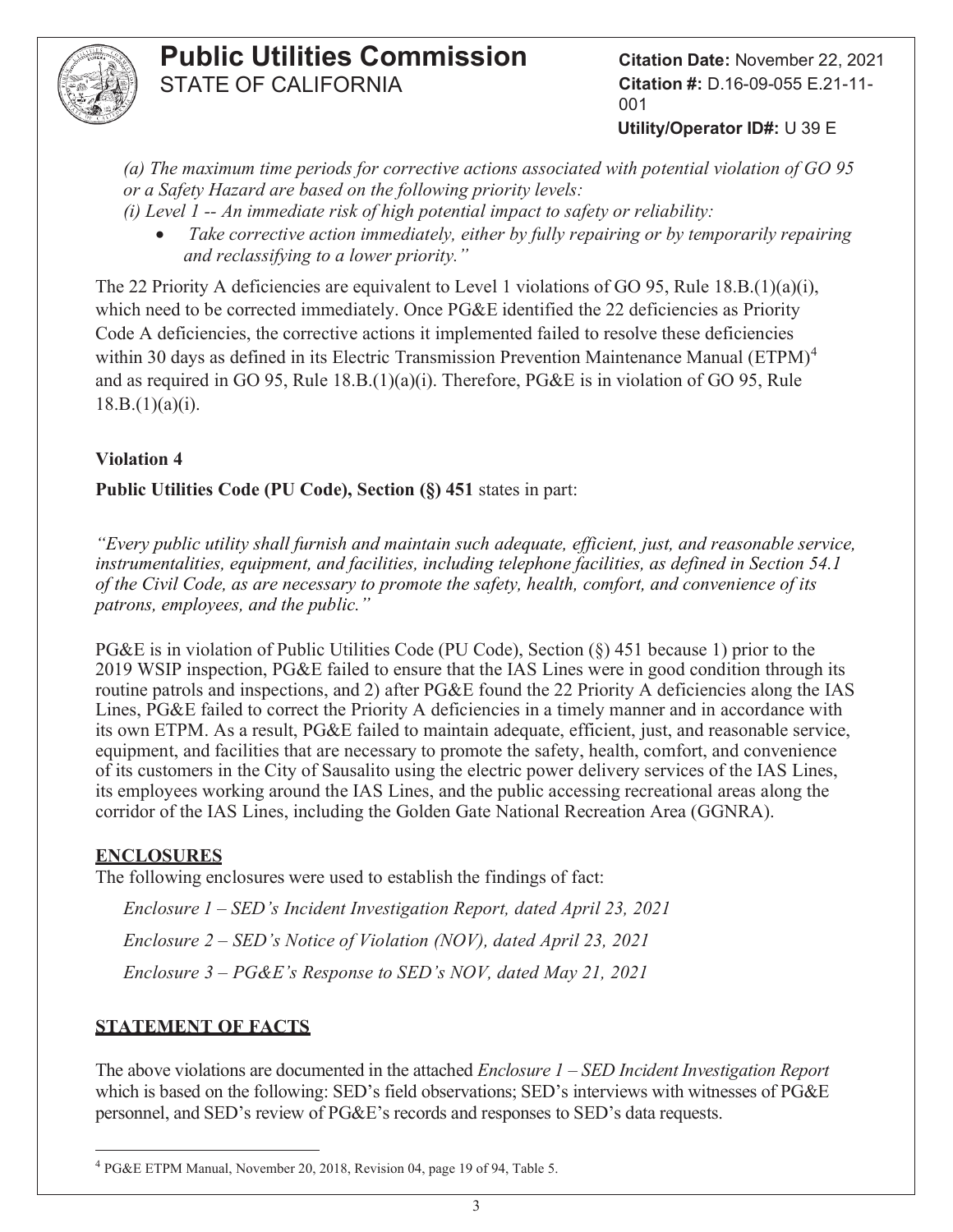

**Citation Date:** November 22, 2021 **Citation #:** D.16-09-055 E.21-11- 001 **Utility/Operator ID#:** U 39 E

#### **SED CITATION ANALYSIS**

| <b>Element</b>                                                                         | <b>Staff Finding</b>                                                                                                                                                                                                                                                                                                                                                                                                                                                                                                                                                                                                                                                                                             |
|----------------------------------------------------------------------------------------|------------------------------------------------------------------------------------------------------------------------------------------------------------------------------------------------------------------------------------------------------------------------------------------------------------------------------------------------------------------------------------------------------------------------------------------------------------------------------------------------------------------------------------------------------------------------------------------------------------------------------------------------------------------------------------------------------------------|
| Number of<br>violation(s) and<br>duration of<br>violation(s)<br>Severity or gravity of | One violation of PU Code 451 for a total of 6,819 days. This includes:<br>22 violations of GO 95, Rule 31.1 and 31.2 for the number of days in the<br>range of 237—258 days, during which PG&E failed to thoroughly and<br>adequately inspect the IAS Lines and failed to furnish safe, proper and<br>adequate service to the City of Sausalito. These violations are equivalent<br>to one violation of PU Code 451 for 5,430 days. This includes violations<br>of GO 95, Rule 18.B. $(1)(a)(i)$ for number of days in the range of 1-285<br>days, that PG&E failed to correct the Priority A deficiencies within 30<br>days. These violations are equivalent to one violation of PU Code 451 for<br>1,389 days. |
| the offense                                                                            | The 22 high priority deficiencies risked PG&E's transmission facilities,<br>compromised the safety and reliability of electric power supply to<br>customers in the City of Sausalito, and posed a risk to the public.                                                                                                                                                                                                                                                                                                                                                                                                                                                                                            |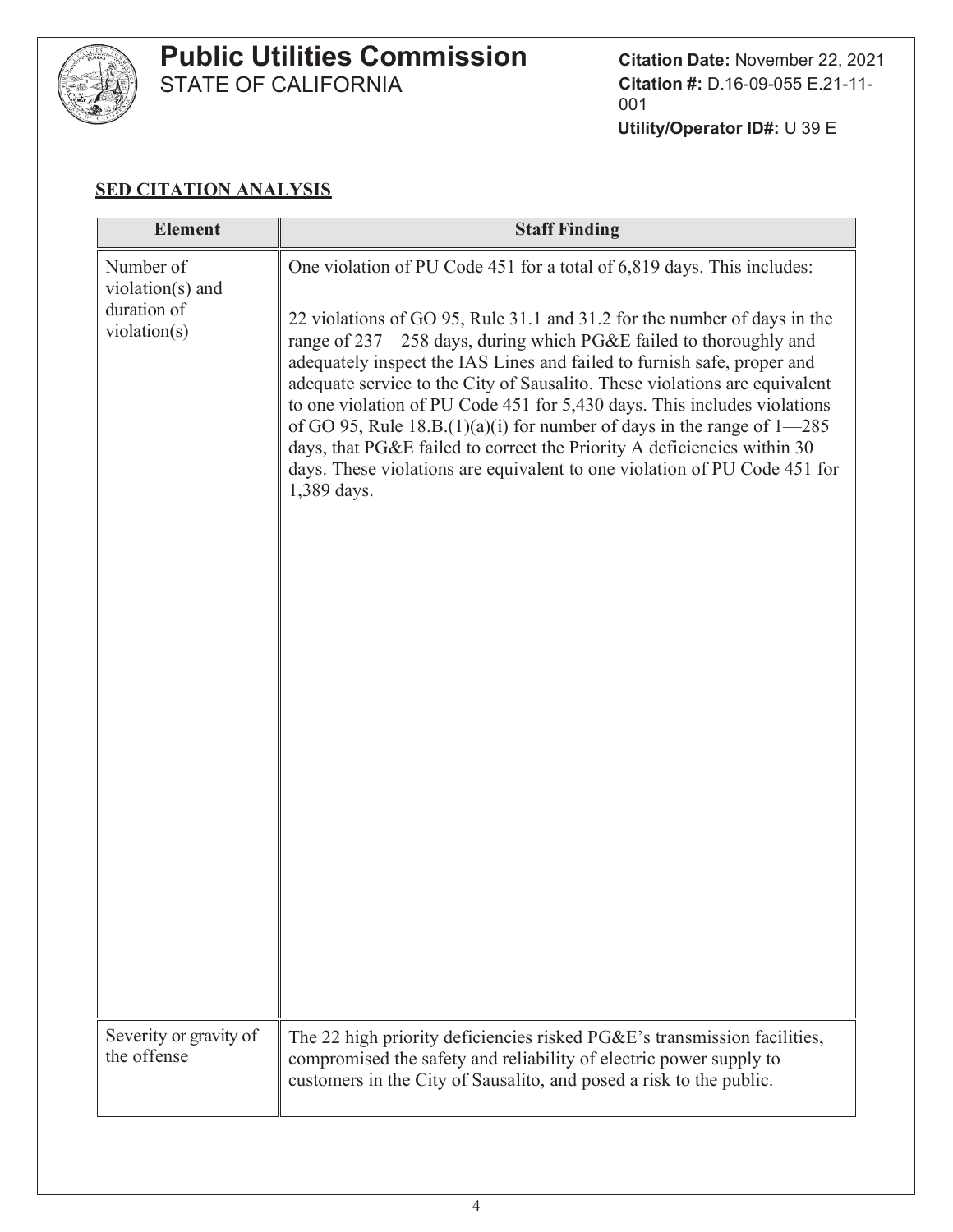

**Citation Date:** November 22, 2021 **Citation #:** D.16-09-055 E.21-11- 001

| <b>Element</b>                                                                                                                                                                                                                                                                                                                                                                                                                                                                               | <b>Staff Finding</b>                                                                                                                                                                                                                                                                                                                                                                                                                                                                                                                                                                                                                                                                                                             |  |
|----------------------------------------------------------------------------------------------------------------------------------------------------------------------------------------------------------------------------------------------------------------------------------------------------------------------------------------------------------------------------------------------------------------------------------------------------------------------------------------------|----------------------------------------------------------------------------------------------------------------------------------------------------------------------------------------------------------------------------------------------------------------------------------------------------------------------------------------------------------------------------------------------------------------------------------------------------------------------------------------------------------------------------------------------------------------------------------------------------------------------------------------------------------------------------------------------------------------------------------|--|
|                                                                                                                                                                                                                                                                                                                                                                                                                                                                                              | Conduct of the utility Public Utilities Code 451 states in part:                                                                                                                                                                                                                                                                                                                                                                                                                                                                                                                                                                                                                                                                 |  |
|                                                                                                                                                                                                                                                                                                                                                                                                                                                                                              | "Every public utility shall furnish and maintain such adequate, efficient,<br>$\vert$ just, and reasonable service, instrumentalities, equipment, and facilities,<br>including telephone facilities, as defined in Section 54.1 of the Civil Code,<br>$\parallel$ as are necessary to promote the safety, health, comfort, and convenience of<br>its patrons, employees, and the public"                                                                                                                                                                                                                                                                                                                                         |  |
| PG&E failed to thoroughly and adequately inspect the IAS Lines from<br>2009 through 2018. Had PG&E inspected the IAS Lines thoroughly and<br>adequately between 2009 and 2018, it would have identified the 22<br>Priority Code A deficiencies and noted that the IAS Lines were not in<br>good condition. PG&E failed to ensure that the IAS Lines were in good<br>condition through its lack of frequent and thorough inspections.<br>Therefore, PG&E is in violation of GO 95, Rule 31.2. |                                                                                                                                                                                                                                                                                                                                                                                                                                                                                                                                                                                                                                                                                                                                  |  |
|                                                                                                                                                                                                                                                                                                                                                                                                                                                                                              | PG&E failed to correct 22 Priority Code A deficiencies in accordance<br>with Table 5 of its Electric Transmission Preventive Maintenance<br>Manual which requires Priority Code A deficiencies to be corrected<br>immediately (within 30 days). The 22 Priority Code A deficiencies that<br>were not corrected within the allottable time significantly risked the safe<br>and reliable delivery of electric power to the City of Sausalito and did<br>not ensure that PG&E furnished safe, proper, and adequate service to the<br>City of Sausalito. Therefore, PG&E is in violation of GO 95, Rule 31.1.                                                                                                                       |  |
|                                                                                                                                                                                                                                                                                                                                                                                                                                                                                              | The 22 Priority Code A deficiencies posed an immediate risk to the<br>safety of PG&E's transmission facilities and to the electric power supply<br>for the City of Sausalito. To correct the 22 Priority Code A deficiencies<br>identified, PG&E initiated the Sausalito Emergency Project (SEP) and<br>divided the 21 towers into two groups. For the Group 1 towers, PG&E<br>decided to replace these towers with two temporary shoo-flies. PG&E<br>did not complete these corrective actions on the Group 1 towers until<br>September 2019. For the Group 2 towers, PG&E began correcting the 13<br>Priority Code A deficiencies in June 2019 but did not finalize its<br>completion of all corrections until April 14, 2020. |  |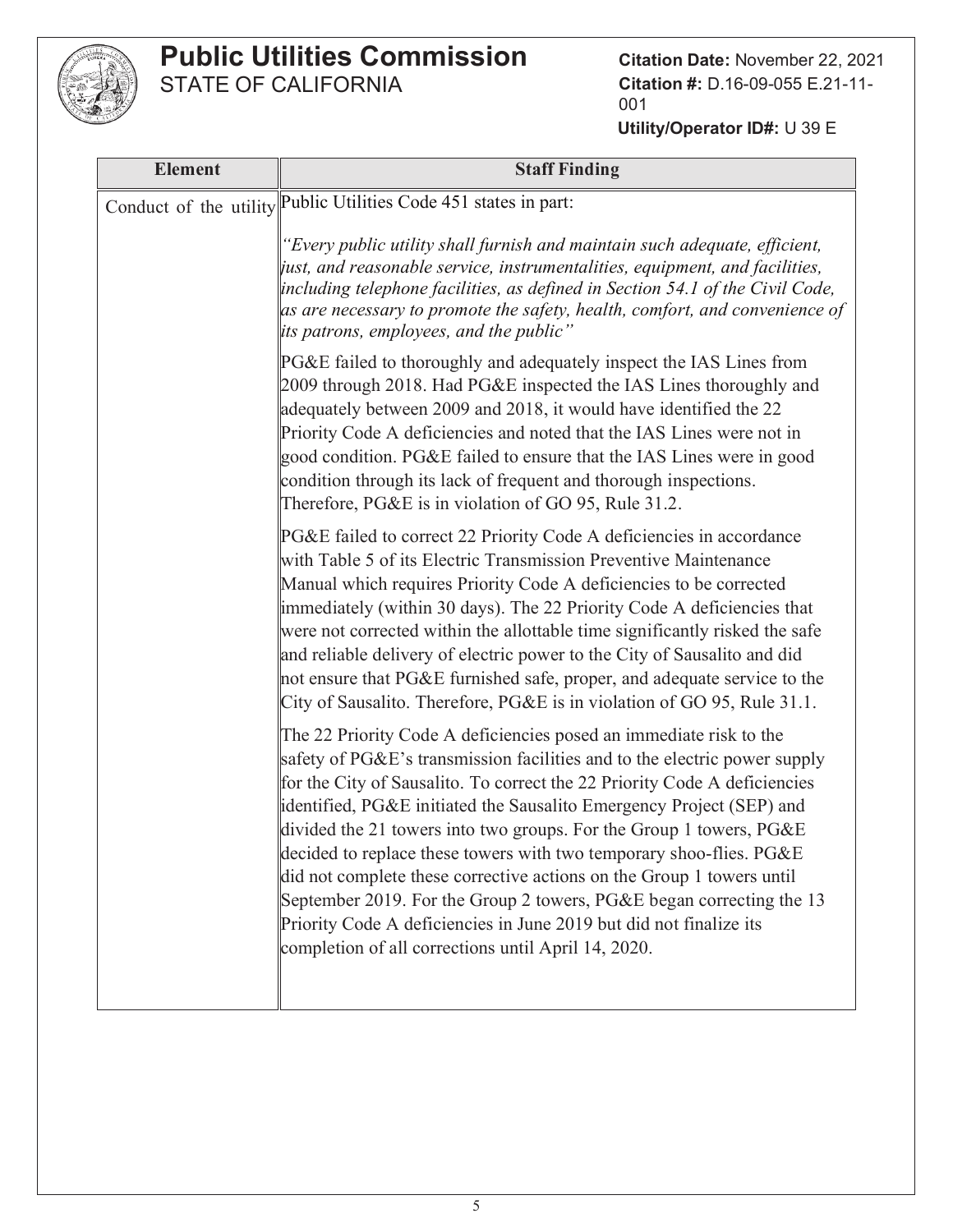

# **Public Utilities Commission**

STATE OF CALIFORNIA

**Citation Date:** November 22, 2021 **Citation #:** D.16-09-055 E.21-11- 001

| <b>Element</b> | <b>Staff Finding</b>                                                                                                                                                                                                                                                                                                                                                                                                                                                  |
|----------------|-----------------------------------------------------------------------------------------------------------------------------------------------------------------------------------------------------------------------------------------------------------------------------------------------------------------------------------------------------------------------------------------------------------------------------------------------------------------------|
|                | Once PG&E identified the deficiencies as Priority Code A deficiencies<br>which are equivalent to Level 1 violations of GO 95, Rule 18 B.(1)(a)<br>(i), the corrective actions it implemented for both Group 1 and Group 2<br>towers failed to resolve these deficiencies immediately and in<br>accordance with its Electric Transmission Preventive Maintenance                                                                                                       |
|                | Manual. Therefore, PG&E is in violation of GO 95, Rule $18.B.(1)(a)(i)$ .                                                                                                                                                                                                                                                                                                                                                                                             |
|                | In summary, PG&E failed to maintain adequate, efficient, just and<br>reasonable service, equipment, and facilities that are necessary to promote<br>the safety, health, comfort, and convenience of its customers in the City of<br>Sausalito using the electric power delivery services of the IAS Lines, its<br>employees working around the IAS Lines, and the public accessing<br>recreational areas along the corridor of the IAS Lines, including the<br>GGNRA. |
|                |                                                                                                                                                                                                                                                                                                                                                                                                                                                                       |
|                |                                                                                                                                                                                                                                                                                                                                                                                                                                                                       |
|                |                                                                                                                                                                                                                                                                                                                                                                                                                                                                       |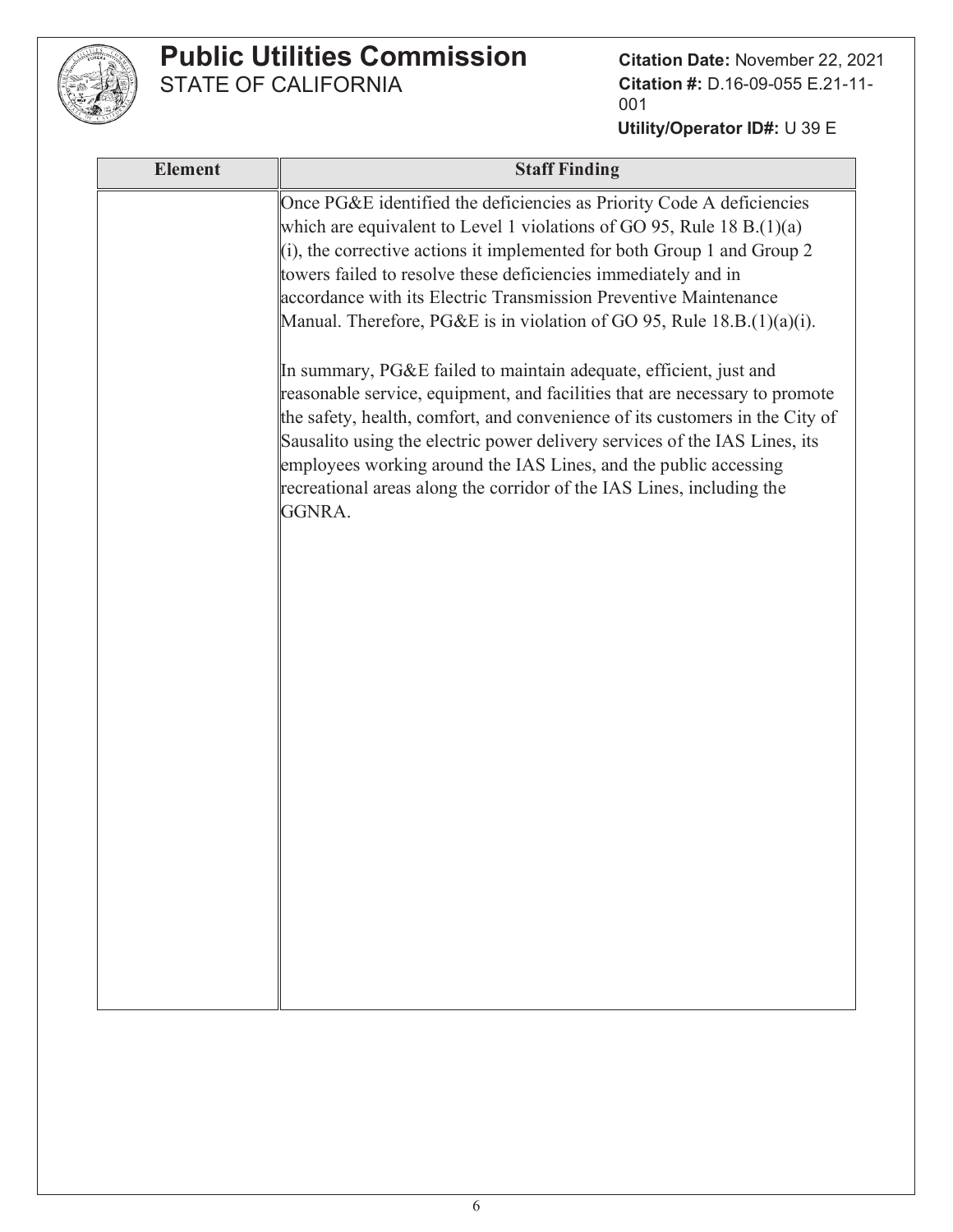

# **Public Utilities Commission**

STATE OF CALIFORNIA

**Citation Date:** November 22, 2021 **Citation #:** D.16-09-055 E.21-11- 001

| <b>Element</b>                           | <b>Staff Finding</b>                                                                                                                                                                                                                                                                                                                                                                                              |  |  |
|------------------------------------------|-------------------------------------------------------------------------------------------------------------------------------------------------------------------------------------------------------------------------------------------------------------------------------------------------------------------------------------------------------------------------------------------------------------------|--|--|
| Prior history of<br>similar violation(s) | SED's incident investigations have found PG&E in violation of policies<br>and laws similar to PU Code $\S$ 451 no fewer than five times since May<br>2019. Examples include:                                                                                                                                                                                                                                      |  |  |
|                                          | E20170415-01: On April 15, 2017, one of the Action Tree<br>$\bullet$<br>employees, was fatally injured while removing one of the hazard<br>trees. PG&E violated California Public Utility Code 451 and GO 95,<br>Rule 31.1 because PG&E failed to evaluate and verify qualifications<br>and safety records of Action Tree.                                                                                        |  |  |
|                                          | SED's incident investigations GO 95, Rule 31.1 no fewer than four times<br>since August 2020. Examples include:                                                                                                                                                                                                                                                                                                   |  |  |
|                                          | • E20190528-01: On May 27, 2019, on Walnut Street, Chico, Butte<br>County, a pole failed that interrupted electric power supply to 2,253<br>customers. PG&E violated GO 95, Rule 31.1 because PG&E failed<br>to correct the Priority A deficiency immediately.                                                                                                                                                    |  |  |
|                                          | • E20200511-01: On May 11, 2020, on Carlyn Court, Sunnyvale,<br>Santa Clara County, a structure fire occurred. PG&E violated GO<br>95, Rule 31.1 and Rule 35 because PG&E failed to properly inspect<br>the incident tree and the incident service drop during its routine<br>inspections.                                                                                                                        |  |  |
|                                          | • E20200922-01: On August 14, 2020, on Bloomfield Avenue, Gilroy,<br>Santa Clara County, a transformer caught fire and damaged<br>customer facilities. PG&E violated GO 95, Rule 31.1 because PG&E<br>failed to maintain the transformer to ensure that it was operated<br>within rated capacity or to replace it with a higher capacity one.                                                                     |  |  |
|                                          | E20200815-01: On August 15, 2020, at the Interstate 280 and<br>$\bullet$<br>Lawrence Expressway, San Jose, Santa Clara County. A dead or<br>dying tree fell onto a nearby pole and its guy wire, caught a grass<br>fire and interrupted electric power supply to 4,535 customers. PG&E<br>violated GO 95, Rule 31.1 and Rule 35 because PG&E failed to<br>identify and remove the tree that caused this incident. |  |  |
|                                          |                                                                                                                                                                                                                                                                                                                                                                                                                   |  |  |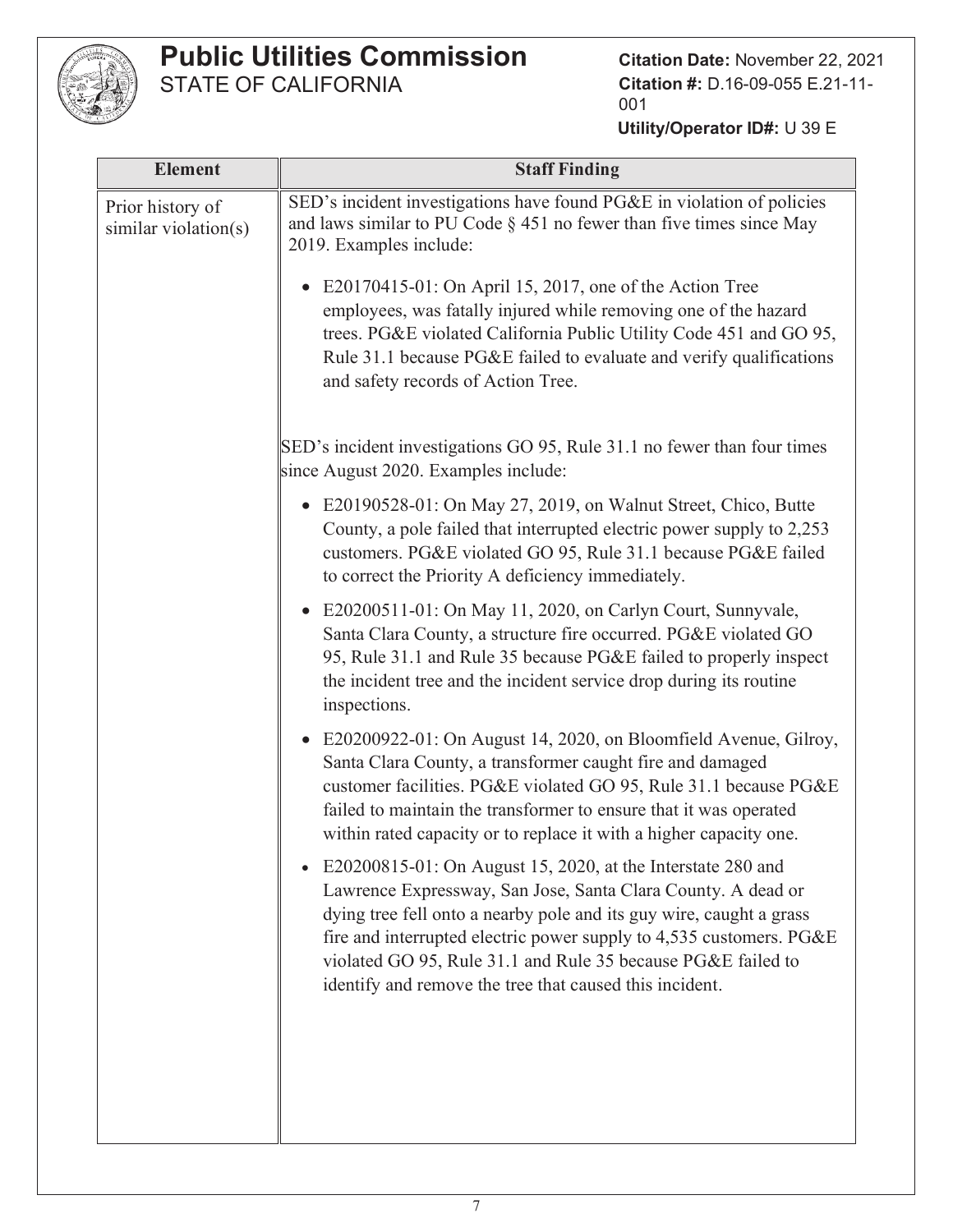

# **Public Utilities Commission**

STATE OF CALIFORNIA

**Citation Date:** November 22, 2021 **Citation #:** D.16-09-055 E.21-11- 001

| <b>Element</b>                                                                         | <b>Staff Finding</b>                                                                                                                                                                                                                                                                                                                                                                                                                                                                                                  |  |  |  |
|----------------------------------------------------------------------------------------|-----------------------------------------------------------------------------------------------------------------------------------------------------------------------------------------------------------------------------------------------------------------------------------------------------------------------------------------------------------------------------------------------------------------------------------------------------------------------------------------------------------------------|--|--|--|
| Self-reporting of the<br>violation                                                     | PG&E self-reported this emergency. After PG&E self-reported this<br>emergency, SED followed up with PG&E for the progress of the<br>Sausalito Emergency Project.                                                                                                                                                                                                                                                                                                                                                      |  |  |  |
| Financial resources of<br>the utility                                                  | PG&E provides natural gas and electric service to approximately 16<br>million people. PG&E's operating revenue in 2020 was \$18,469 million.                                                                                                                                                                                                                                                                                                                                                                          |  |  |  |
| The totality of the<br>circumstances                                                   | Aggravating factors include:<br>. Risks of safety and reliability for customers in the City of Sausalito;<br>• PG&E's lack of thorough inspection to its transmission facilities on the<br>IAS Lines; and<br>• PG&E's lack of timeliness in correcting the identified emergency<br>deficiencies.<br>Mitigating factors include:<br>• PG&E's general cooperation with SED for the duration of the<br>investigation; and<br>• PG&E's possession of adequate and sufficient financial resources to pay<br>the penalties. |  |  |  |
| The role of precedent                                                                  | N/A                                                                                                                                                                                                                                                                                                                                                                                                                                                                                                                   |  |  |  |
| <b>Resultant Citation</b><br><b>Taking All of These</b><br><b>Factors Into Account</b> | \$5 million consistent with the administrative limit on citations adopted<br>in Decision 16-09-055.                                                                                                                                                                                                                                                                                                                                                                                                                   |  |  |  |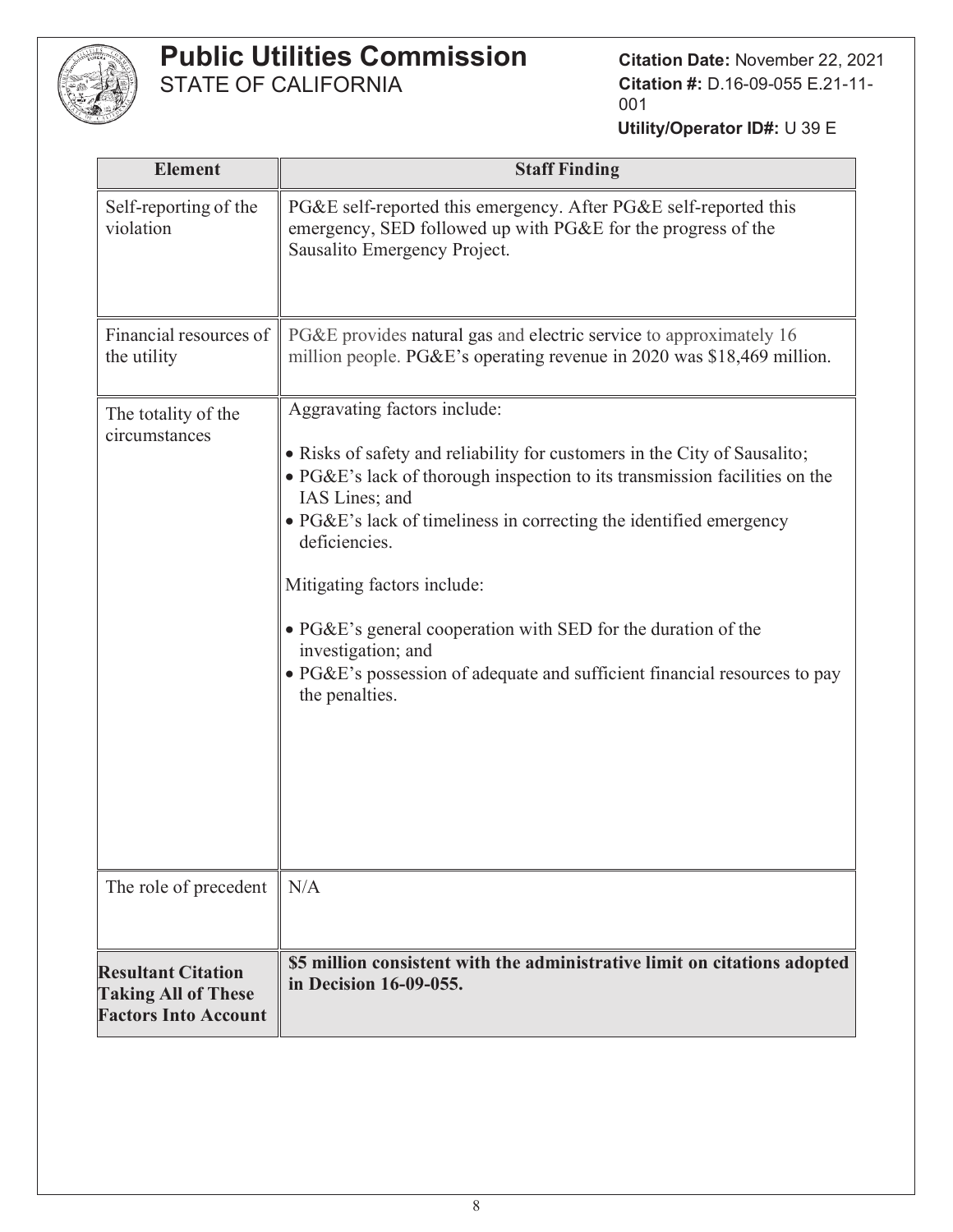

**Citation Date:** November 22, 2021 **Citation #:** D.16-09-055 E.21-11- 001 **Utility/Operator ID#:** U 39 E

#### **RESPONSE**

Respondent is called upon to provide a response to this Citation by: **5:00 PM on December 22, 2021**. By way of such response, Respondent, **within 30 calendar days,** must either pay the amount of the penalty set forth in this citation<sup>1</sup>, or appeal<sup>2</sup> the citation. In addition, the Respondent must do one of the following:

- (1) For violations constituting immediate safety hazards: Respondent must immediately correct the immediate safety hazards.
- (2) For violations that do not constitute immediate safety hazards: Violations that do not constitute immediate safety hazards must be corrected within 30 days after the citation is served. If said violations that do not constitute immediate safety hazards cannot be corrected within 30 days, then the Respondent must submit a detailed Compliance Plan to the Director of SED within 30 days after the citation issues, unless the utility and the Director of SED, before the expiration of the 30-day period, agree in writing to another date, reflecting the soonest that the Respondent can correct the violations. The Compliance Plan must provide a detailed description of when the violation will be corrected, the methodology to be utilized, and a statement supported by a declaration from the Respondent's Chief Executive Officer or appropriate designee (CEO Declaration) stating that in the Respondent's best judgment, the time that will be taken to correct the violation will not affect the safety or integrity of the operating system or endanger public safety.

Note: Respondent will forfeit the right to appeal the citation by failing to do one of the options outlined above within 30 days. Payment of a citation or filing a Notice of Appeal does not excuse the Respondent from curing the violation. The amount of the penalty may continue to accrue until a Notice of Appeal is filed. Penalties are stayed during the appeal process. A late payment will be subject to a penalty of 10% per year, compounded daily and to be assessed beginning the calendar day following the payment-due date. The Commission may take additional action to recover any unpaid fine and ensure compliance with applicable statutes and Commission orders.

1 For fines paid pursuant to Pub. Util. Code §2107 and D.16-09-055 Respondent shall submit a certified check payable to California Public Utilities Commission using the attached Citation Payment Form. Upon payment, the fine will be deposited in the State Treasury to the credit of the General Fund and this citation will become final.

<sup>2</sup> Respondent may Appeal this citation by completing and submitting a Notice of Appeal Form. Please see the attached document, "Directions For Submitting An Appeal To A Citation Issued Pursuant to Decision 16-09-055" for information on the appeals process and the attached "Notice of Appeal Of Citation Form."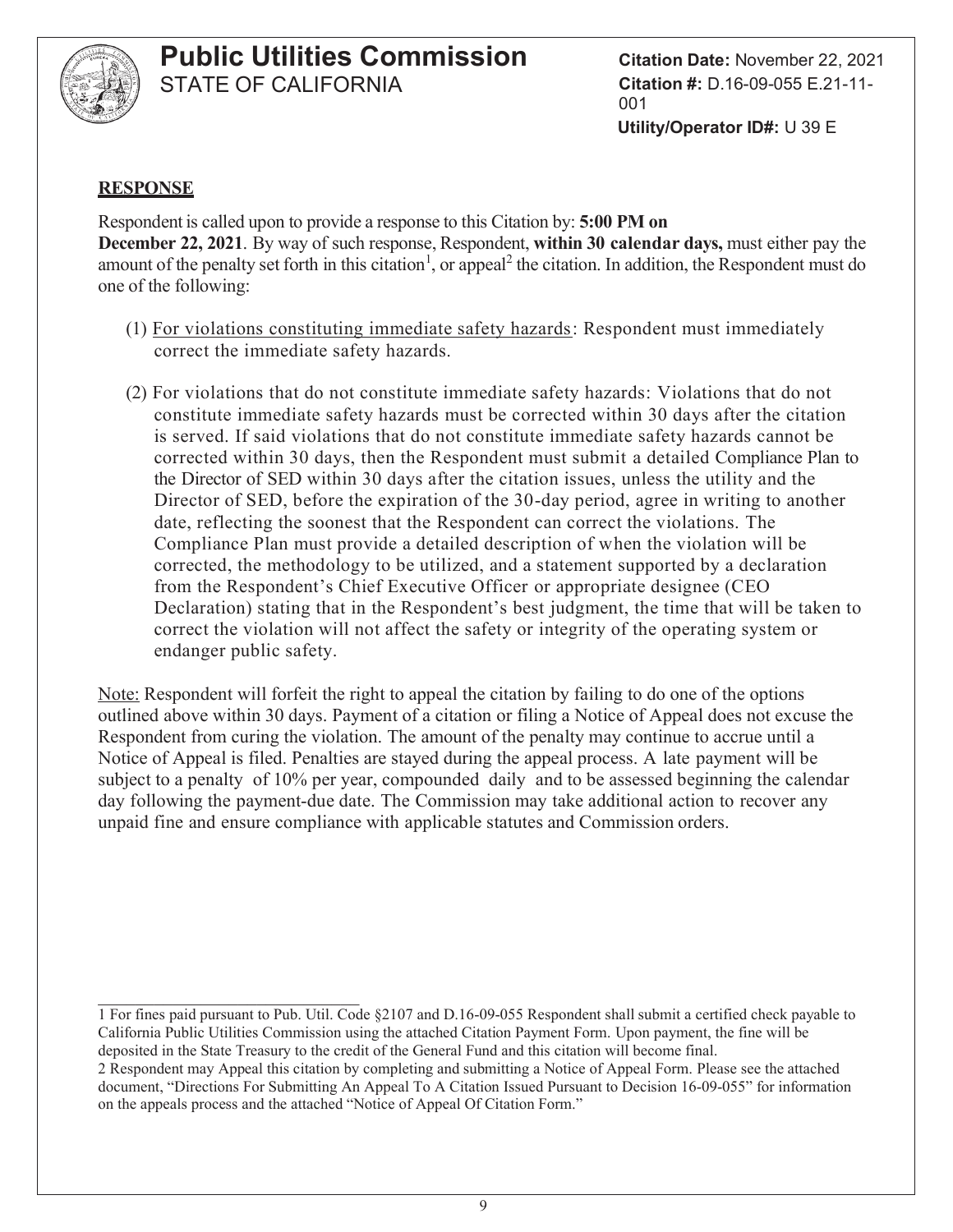

**Citation Date:** November 22, 2021 **Citation #:** D.16-09-055 E.21-11- 001 **Utility/Operator ID#:** U 39 E

#### **NOTIFICATION TO LOCAL AUTHORITIES**

As soon as is reasonable and necessary, and no later than 10 calendar days after service of the citation is effected, Respondent must provide a notification to the Chief Administrative Officer or similar authority in the city and county where the violation occurred. Within 10 days of providing such notification, Respondent must serve an affidavit to the Director of SED, at the mail or e-mail address noted below, attesting that the local authorities have been notified; the date(s) for when notification was provided; and the name(s) and contact information for each local authority so notified.

The CPUC expects the Utility to take actions, as soon as feasible, to correct, mitigate, or otherwise make safe all violations noted on the Citation regardless of the Utility's intentions to accept or appeal the violation(s) noted in the Citation.

Kuli 1. Par

Digitally signed by Leslie Palmer Date: 2021.11.21 13:54:59 -08'00'

 *Leslie Palmer* **Director**  Safety and Enforcement Division California Public Utilities Commission 505 Van Ness Avenue San Francisco, CA 94102 Leslie.Palmer@cpuc.ca.gov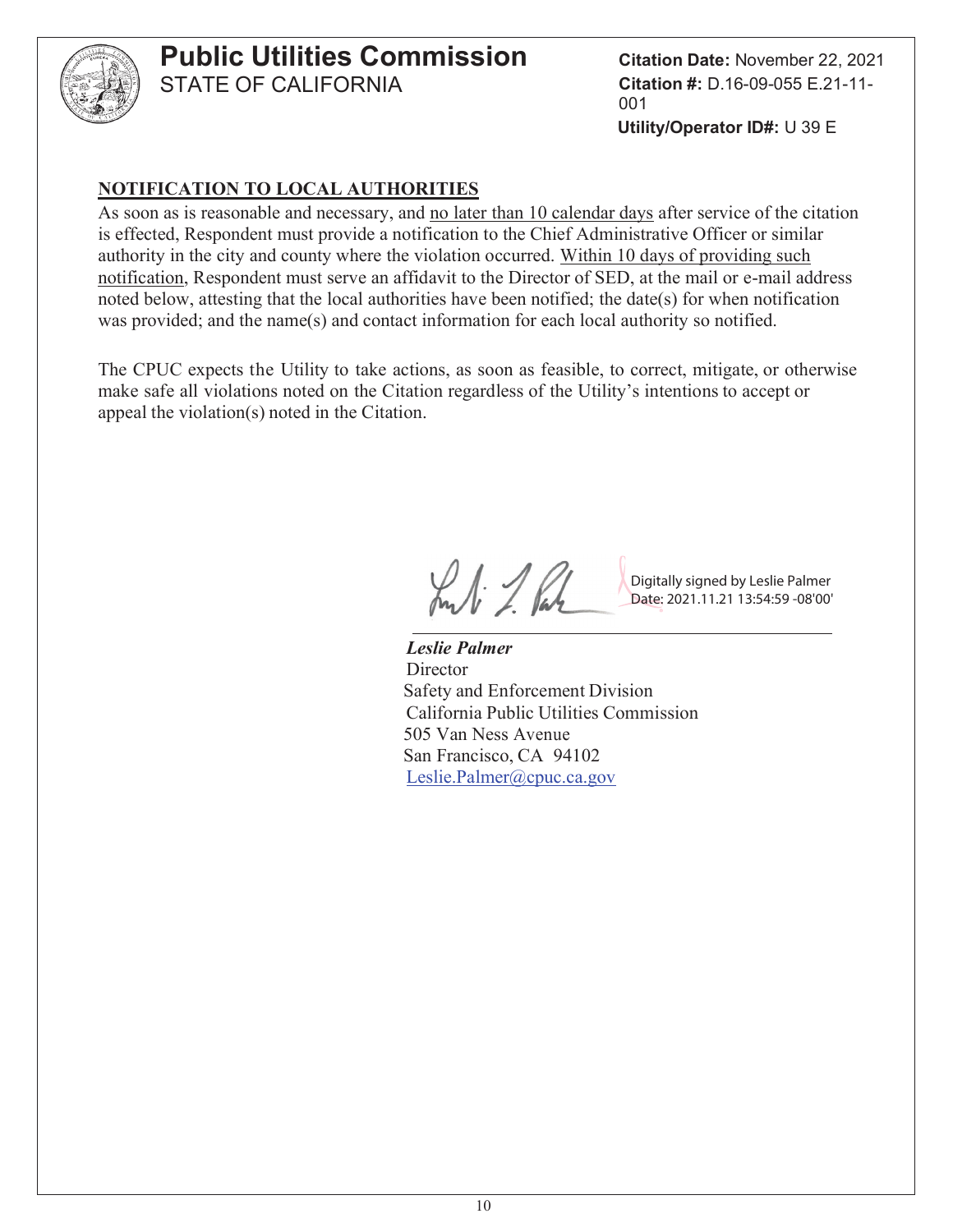

**Citation Date:** November 22, 2021 **Citation #:** D.16-09-055 E.21-11- 001 **Utility/Operator ID#:** U 39 E

#### **CITATION PAYMENT FORM**

| I(we)                | hereby agree to comply with this citation dated                                            |              |
|----------------------|--------------------------------------------------------------------------------------------|--------------|
|                      | and have corrected/mitigated the violation(s) noted in the citation on                     | and no later |
| than $\qquad \qquad$ | all work to make permanent corrections to any mitigated, or                                |              |
|                      | otherwise remaining concerns related to the violation(s) will be completed as noted in the |              |
|                      | Compliance Plan we have submitted to the Director of SED and, herewith, pay a fine in the  |              |
| amount of            |                                                                                            |              |

\$ as included in the citation.

Signature of Electrical Corporation's Treasurer, Chief Financial Officer, or President/Chief Executive Officer, or delegated Officer thereof

(Signature) (Date)

(Printed Name and Title)

Payment must be made via certified check or wire transfer, payable to the *California Public Utilities Commission.* For payment made via check, please send to the address below. Please include the citation number on the memorandum line of the check or money transfer to ensure your payment is properly applied.

> **California Public Utilities Commission Attn: Fiscal Office 505 Van Ness Avenue San Francisco, CA 94102-3298**

**NOTE**

A copy of the completed Citation Payment Form must be sent to the Director of the Safety and Enforcement Division, via email or regular mail, to the address provided on the Citation.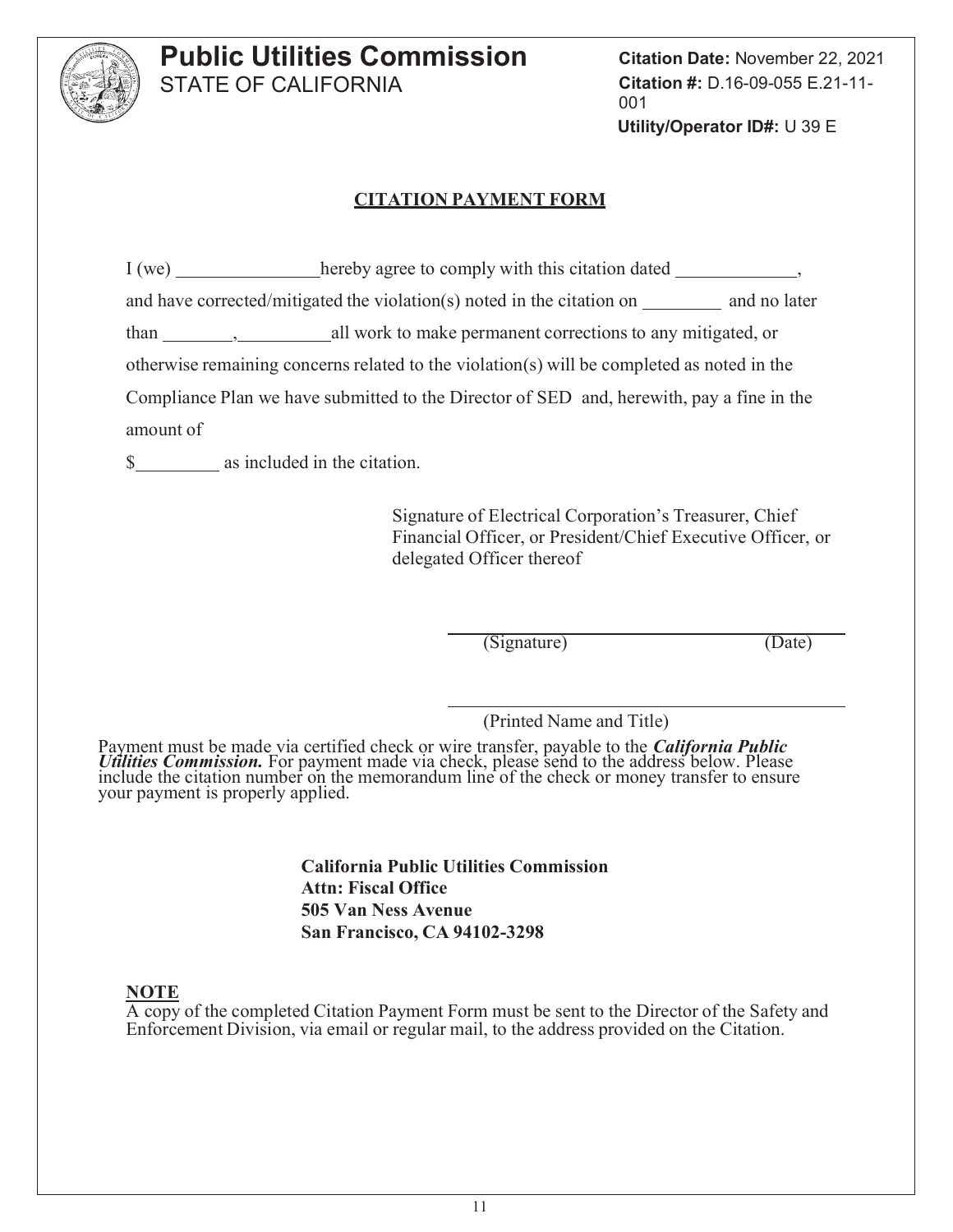

#### **DIRECTIONS FOR SUBMITTING AN APPEAL TO A CITATION ISSUED PURSUANT TO DECISION 16-09-055**

Within 30 calendar days of the Respondent being served with a *CITATION ISSUED PURSUANT TO DECISION 16-09-055*, Respondent may appeal the citation. Beyond 30 calendar days of being served with the citation, Respondent is in default and, as a result, is considered as having forfeited rights to appeal the citation. The Respondent must still correct the violation(s) as instructed in the Response section of this citation.

To appeal the citation, Appellant must file a Notice of Appeal (including a completed title page complying with Rule 1.6 of the Commission's Rules of Practice and Procedure, and attached Notice of Appeal Form) along with copies of any materials the Appellant wants to provide in support of its appeal with the Commission's Docket Office **and** must serve the Notice of Appeal, at a minimum, on

- 1) The Chief Administrative Law Judge (with an electronic copy to: ALJ Div Appeals Coordinator@cpuc.ca.gov),
- 2) The Director of the Safety and Enforcement Division
- 3) The Executive Director
- 4) General Counsel
- 5) The Director of the Office of Ratepayer Advocates

at the address listed below within 30 calendar days of the date on which the Appellant is served the Citation. The Appellant must file a proof of service to this effect at the same time the Appellant files the Notice of Appeal. The Notice of Appeal must at a minimum state: (a) the date of the citation that is appealed; and (b) the rationale for the appeal with specificity on all grounds for the appeal of the citation.

*California Public Utilities Commission 505 Van Ness Ave. San Francisco, CA 94102 Attn: <Insert Title>*

#### **NOTE**

Submission of a *Notice of Appeal Form* in no way diminishes Appellant's responsibility for correcting the violation described in the citation, or otherwise ensuring the safety of facilities or conditions that underlie the violations noted in the Citation.

Ex Parte Communications as defined by Rule 8.1(c) of the Commission's Rules of Practice and Procedure, are prohibited from the date the citation is issued through the date a final order is issued on the citation appeal.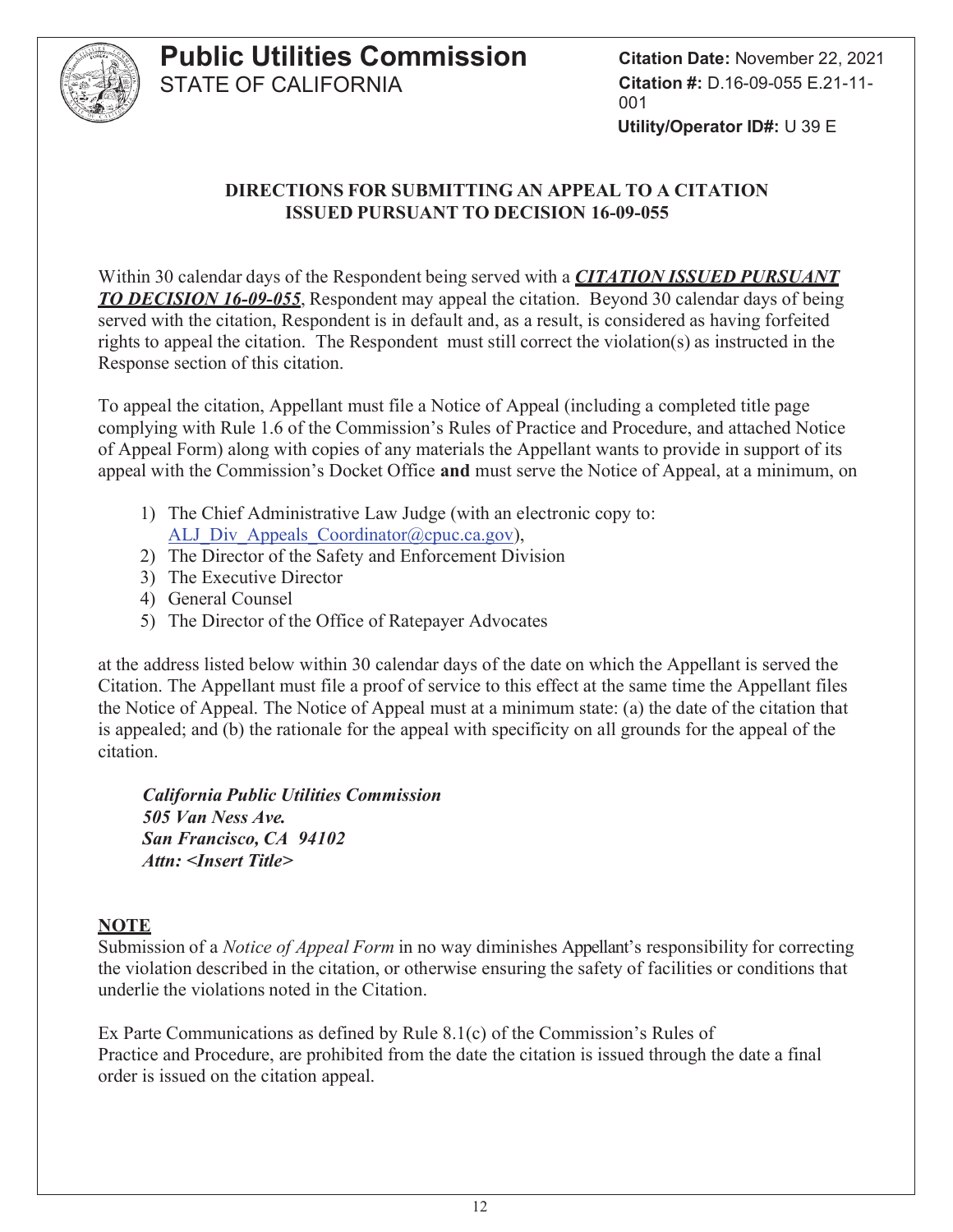

**Citation Date:** November 22, 2021 **Citation #:** D.16-09-055 E.21-11- 001 **Utility/Operator ID#:** U 39 E

After receipt of the Appellant's *Notice of Appeal Form*, a hearing will be convened before an Administrative Law Judge. At least ten days before the date of the hearing, the Appellant will be notified and provided with the location, date, and time for the hearing. At the hearing,

- (a) Appellant may be represented by an attorney or other representative, but any such representation shall be at the sole expense of the Appellant;
- (b) Appellant may request a transcript of the hearing, but must pay for the cost of the transcript in accordance with the Commission's usual procedures;
- (c) Appellant is entitled to the services of an interpreter at the Commission's expense upon written request to the Chief Administrative Law Judge not less than five business days prior to the date of the hearing;
- (d) Appellant is entitled to a copy of or electronic reference to "Resolution ALJ-299 Establishing Pilot Program Citation Appeal and General Order I56 Appellate Rules (Citation Appellate Rules)"; and
- (e) Appellant may bring documents to offer in evidence (Rule 13.6 (Evidence) of the Commission's Rules of Practice and Procedure applies) and/or call witnesses to testify on Appellant's behalf. At the Commission's discretion, the hearing in regard to the Appellant's appeal can be held in a CPUC hearing room at either of the following locations:

#### **San Francisco**: **Los Angeles:**

San Francisco, CA 94102 Los Angeles, CA 90013

505 Van Ness Avenue 320 West 4th Street, Suite 500

The hearing(s) held in regard to the Appellant's appeal will be adjudicated in conformance with all applicable Public Utilities Code requirements.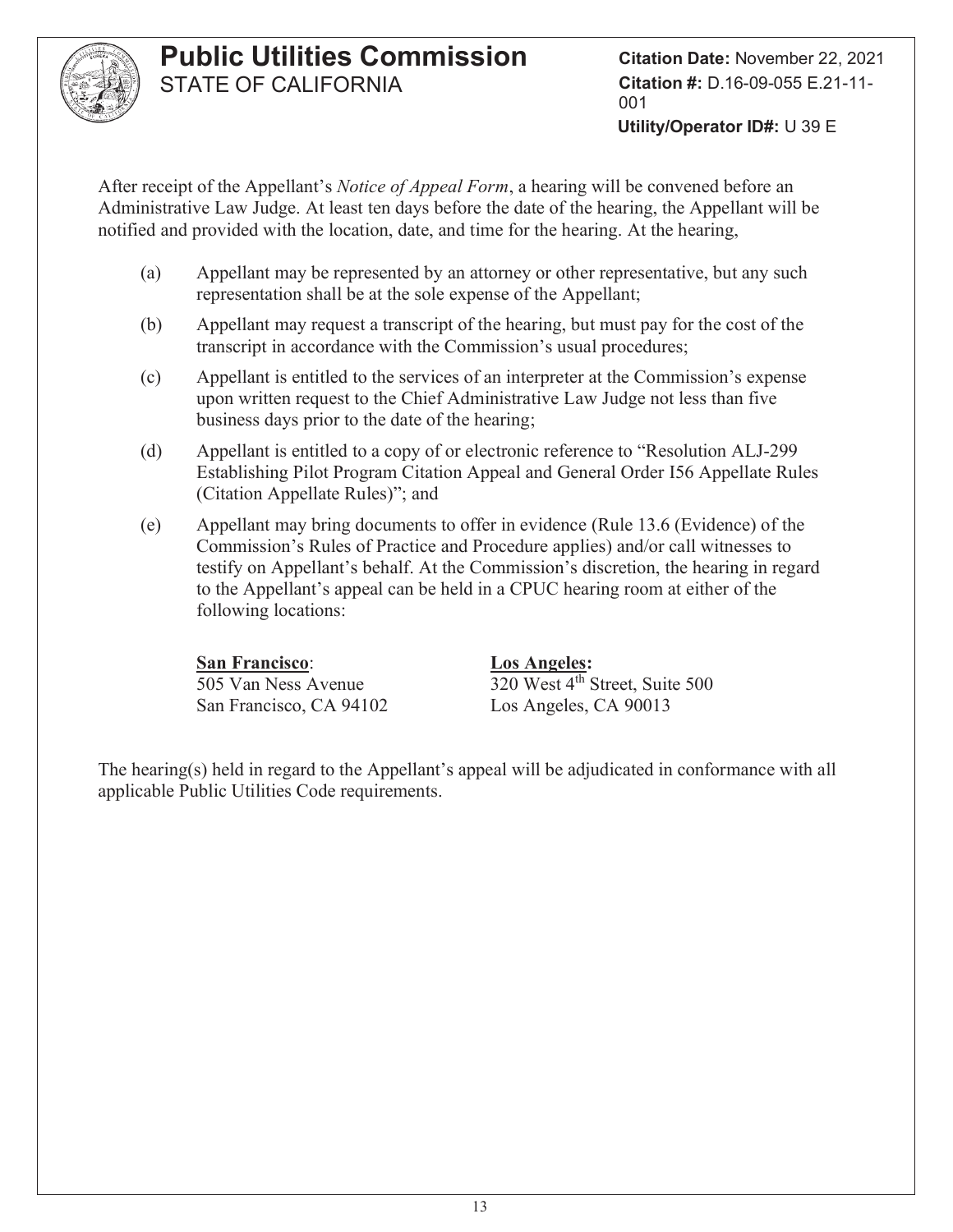

**Citation Date:** November 22, 2021 **Citation #:** D.16-09-055 E.21-11- 001 **Utility/Operator ID#:** U 39 E

**Notice of Appeal Form Appeal from Citation issued by Safety and Enforcement Division (Pursuant to Decision 16-09-055)**

| <b>Appellant:</b>                                    |                                      |
|------------------------------------------------------|--------------------------------------|
|                                                      |                                      |
| [Name]                                               |                                      |
| [Title]                                              | Utility/Operator ID#: ______________ |
| [Utility Name]                                       |                                      |
| [Mailing Address]                                    |                                      |
| [City, CA Zip Code]                                  |                                      |
|                                                      |                                      |
| [Utility/Operator Name]<br>and Enforcement Division" | [Citation Number]                    |

Statements supporting Appellant's Appeal of Citation (You may use additional pages if needed and/or attach copies of supporting materials along with this form).